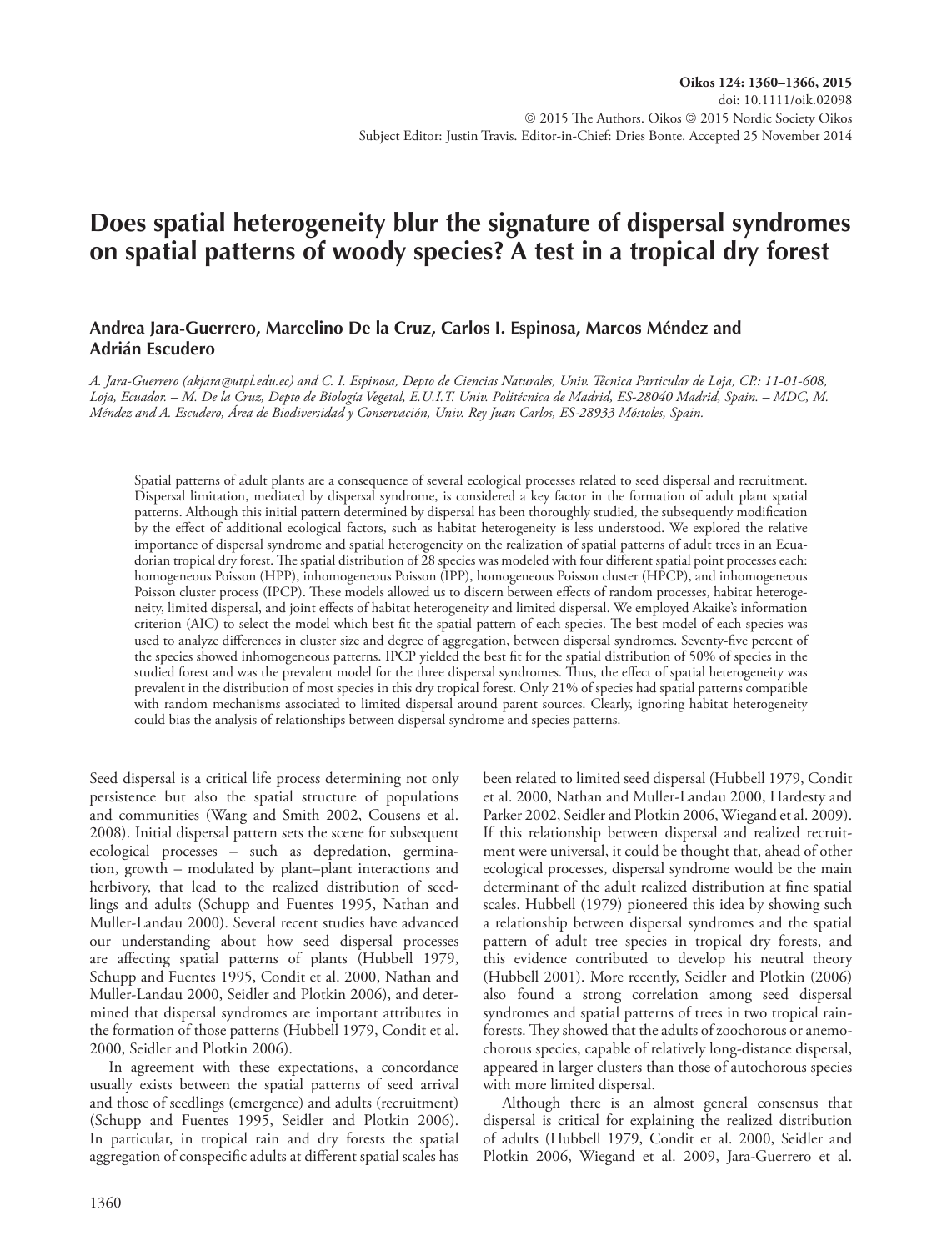2011), a number of biotic and abiotic mechanisms can blur such relationships (Schupp and Fuentes 1995, Seidler and Plotkin 2006). Among the biotic processes, the existence of facilitative interactions on early life stages (Callaway and Walker 1997), or perch effects (i.e. the increased recruitment around some trees or other objects employed as perches by dispersal agents; Herrera et al. 1994, Schupp and Fuentes 1995, Webb and Peart 2001) could distort the initial dispersal pattern. For instance, negative density-dependent processes (Janzen 1970) lead to higher survival and germination of those seeds falling further away from the parent plant. In addition, environmental heterogeneity with continuous variation in topography, aspect or soil properties, can influence not only seed shadows but also germination and recruitment of dispersed seeds (Grubb 1977, Schupp and Fuentes 1995, Lin et al. 2011). This could lead to a mismatch between the spatial patterns of dispersed seeds and that of recruited seedlings or adults (Comita et al. 2007, Cousens et al. 2008). Furthermore, even if dispersal were not limited, environmental heterogeneity could generate virtual aggregation (Schiffers et al. 2008), i.e. spatial patterns indistinguishable from those resulting from limited dispersal (Wiegand et al. 2007a). All in all, spatial patterns offer another exciting arena where to test a major question in ecology, namely the relative role of biotic versus abiotic factors in structuring ecological communities (Hubbell 2001).

We explored the relative importance of both dispersal syndrome and spatial heterogeneity on the realization of the spatial pattern of adult trees in an Ecuadorian tropical dry forest. Our working hypothesis is that the realized pattern is the result of a two-step process where dispersal syndrome (Hubbell 1979, Seidler and Plotkin 2006) first sets the initial spatial template and later ecological processes linked to environmental heterogeneity (Webb and Peart 2001) blur the original pattern of seed dispersal and determine the realized pattern of adult trees. As we work in a dry tropical forest, we expect that the tight relationship between dispersal syndrome and spatial pattern of adult trees found in tropical rainforests (Seidler and Plotkin 2006) would be less evident because of the stronger filter exerted by harsher environmental conditions.

We used spatial point pattern analysis, and a set of a priori hypotheses to discern those processes responsible for the realized pattern of trees (McIntire and Fajardo 2009). Specifically, we fitted four kinds of spatial point process models that can be easily interpreted in terms of biological processes and environmental conditions (Shen et al. 2009, Lin et al. 2011). The processes tested consider purely random processes (homogeneous Poisson process), random processes in heterogeneous habitat (inhomogeneous Poisson process), limited dispersal (Poisson cluster process), and the joint effect of habitat heterogeneity and limited dispersal (inhomogeneous Poisson cluster processes). Thus, if the final distribution of adults is the consequence of dispersal alone we would expect; 1) zoochorous plants to show patterns compatible with a homogeneous Poisson process (at the spatial scales considered in this study), because seeds are carried by very mobile dispersers and can reach any point in the territory; 2) autochorous plants to show patterns compatible with a homogeneous Poisson cluster process, in which adults are source for other recruits in a nested process (Cousens et al. 2008), because seeds are dispersed in the vicinity of mature plants, and 3) anemochorous species, depending on dispersal efficiency (i.e. plant architecture, aerodynamic properties of diaspores: Muller-Landau et al. 2008), to show patterns compatible with either homogeneous Poisson in more efficiently dispersed species, or homogeneous Poisson cluster processes (but with larger clusters than autochorous species) in those of more limited dispersal. On the contrary, if environmental heterogeneity matters, we would expect most adult patterns to be adequately described by inhomogeneous processes as a consequence of the environmental filter exerted on the seed pattern after primary dispersal (i.e. inhomogeneous Poisson or inhomogeneous Poisson cluster, depending on the relative importance of dispersal limitation).

## **Material and methods**

#### **Study area**

The study was conducted in the Arenillas Ecological Reserve (REA, from its Spanish name), located in southwestern Ecuador (03°34′15.44′′S; 80°08′46.15′′E, 30 m a.s.l.). This area belongs to the Tumbesian biogeographic region, one of the most important areas of endemism in the world, but at the same time, one of the most threatened by increasing agriculture and livestock activities, which are leading to a decrease in forest remnants in this region (Best and Kessler 1995). Climate is characterized by a rainy season extending from January to May and a dry season extending from June to December. Annual mean precipitation at REA is 667 mm, and annual mean temperature is 25°C (Huaquillas weather station, with 45 years record period).

Vegetation corresponds to a transitional formation between dry deciduous forests and dry scrubs of lowlands. The most conspicuous tree species in the area are *Tabebuia chrysantha* and *Tabebuia billbergii* (Bignoniaceae), together with other species like *Colicodendron scabridum* (Capparaceae) and *Croton* spp. (Euphorbiaceae), which become more important in the dry scrub formation. The topography in the plot is relatively flat. Altitude varies between 31 to 39 m a.s.l., with an average of 35.4 m. The plot is traversed by a seasonal creek, with water only for very short periods during the intense rainfalls of the wet season. Soil is mostly sandy loam. The mean pH value is  $5.3\pm0.081$ . Organic matter content is low, and variable between dry and rainy season  $(31.3 \pm 3.1 \text{ mg g}^{-1}$  and  $22.5 \pm 1.6 \text{ mg g}^{-1}$ , respectively) (A. P. Castillo-Monroy pers. comm). Similarly values of organic carbon vary between dry  $(18.2 \pm 1.8 \text{ mg})$  $g^{-1}$ ) and rainy (13.1 ± 0.9 mg  $g^{-1}$ ) season (A. P. Castillo-Monroy pers. comm). Although the community of seed dispersers has not been extensively studied, the REA hosts a high diversity of vertebrates (Best and Kessler 1995), some of which are potential seed dispersers (Tirira 2007). For example, at least three bat species (*Artibeus fraterculus, Carollia brevicauda, Sturnira lilium*) are considered frugivorous (Tirira 2007). Tinoco (2009) cites the presence of six frugivorous and ten omnivorous bird species in the REA. Two deer species that inhabit the REA (*Odocoileus peruvianus* and *Mazama americana*) have been reported feeding fruits (Tirira 2007), and we have found seeds of up to 11 species (and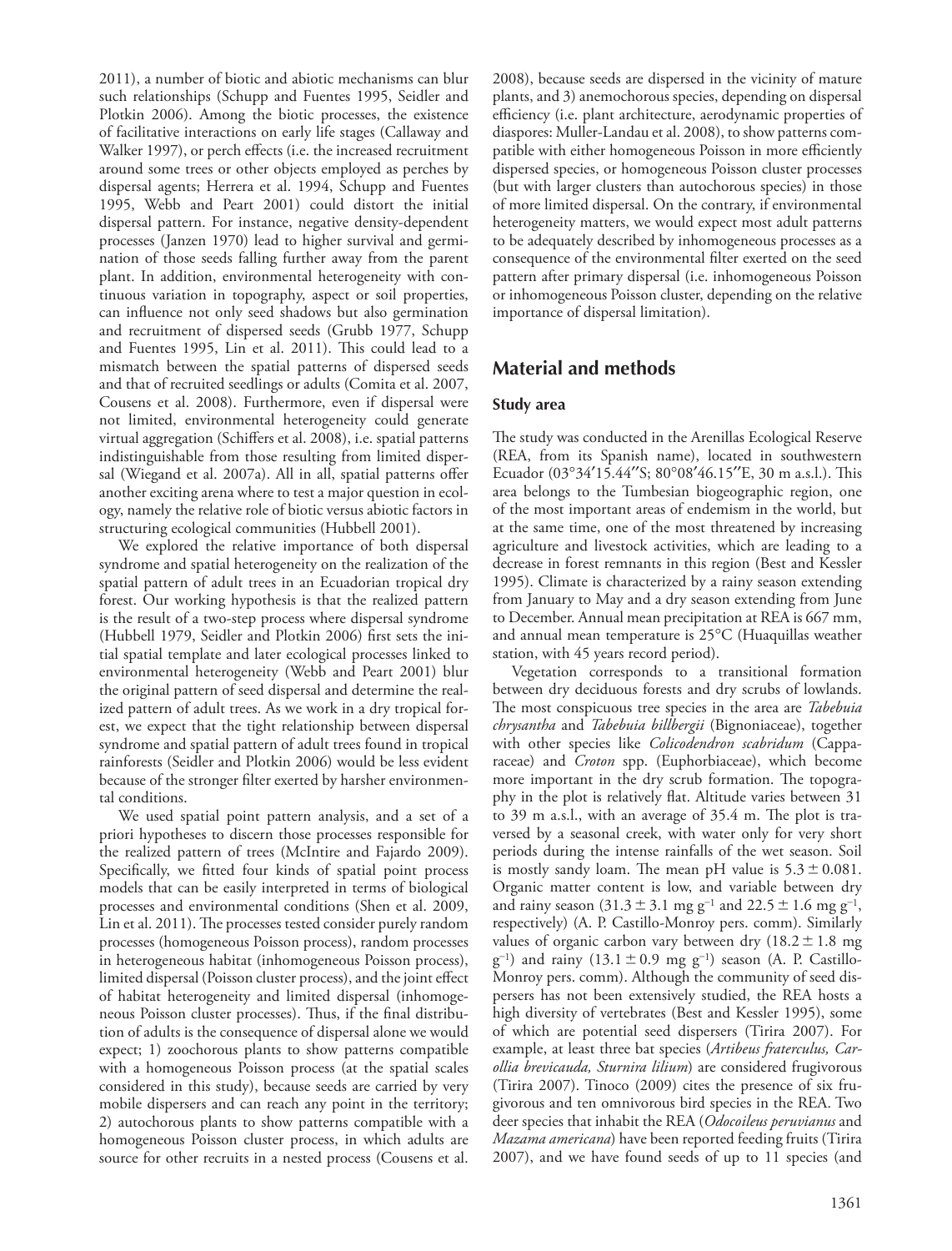not all of them from zoochorous species) in their droppings (Jara-Guerrero unpubl.). Other omnivores feeding on fruits are fox *Lycalopex sechurae* and some rodents (e.g. *Sciurus* spp. and *Proechimys* spp) (Tirira 2007).

## **Data collection**

Between January 2010 and September 2011, we located a 9-ha  $(300 \times 300 \text{ m})$  permanent forest plot in a well conserved area of this forest. All trees and shrubs exceeding 5 cm diameter at breast height were mapped, measured, and identified to species. Individuals with multiple stems were counted as a single individual (Condit et al. 2000). Coordinates (x, y) and elevation (z) were measured using a computerized total surveying station with a resolution of 5 cm.

### **Score of dispersal syndromes**

We collected diaspores for all species in the REA forest during 2010 and 2011. Following Van der Pijl (1969), species were classified into three major dispersal syndromes: zoochory, anemochory and autochory. Zoochory was defined by the presence of fleshy and edible structures that promote the ingestion and transport of seeds by animals. Species having diaspores with membranous wings, or other aerodynamic structures that affect the rate of fall, were scored as anemochorous. Autochory group included species with diaspores propelled explosively, passive ballists (triggered by passing animals, wind or raindrops), and those so-called barochorous (released and falling to the ground).

## **Statistical models**

We employed Ripley's K function to characterize the spatial pattern of each species (Ripley 1976, Illian et al. 2008). For a homogeneous point pattern where  $\lambda$  is pattern intensity (i.e. density),  $\lambda K(r)$  is the expected number of points within a circle of radius *r* around an arbitrary point.

We compared the spatial pattern of each species (as characterized by the K-function) and the expected pattern for four different spatial point processes (Shen et al. 2009, Lin et al. 2011; Table 1): 1) a homogeneous Poisson process (HPP), which assumes that the spatial location of points (i.e. standing individuals) is independent from each other and their intensity is constant in the whole area: it is the simplest process and considers the pattern as the result of purely random processes (Shen et al. 2009, Lin et al. 2011); 2) an inhomogeneous Poisson process (IPP), which still assumes independence between points but recognizes the existence of variations in intensity throughout the study area; it is usually

Table 1. Percentage of species (and number of species in parenthesis) in each dispersal syndrome described by each of the four point pattern processes considered. HPP: homogeneous Poisson process; IPP: inhomogeneous Poisson process; HPCP: homogeneous Poisson cluster process; IPCP: inhomogeneous Poisson cluster process.

| Syndrome   | <b>HPP</b>       | <b>IPP</b> | <b>HPCP</b> | <b>IPCP</b> |
|------------|------------------|------------|-------------|-------------|
| Zoochory   | $7\%$ (1)        | $36\%$ (5) | $14\%$ (2)  | $43\%$ (6)  |
| Anemochory | $\cup$           | $25\%$ (1) | $25\%$ (1)  | $50\%$ (2)  |
| Autochory  | $\left( \right)$ | $10\%$ (1) | $30\%$ (3)  | $60\%$ (6)  |
| Total      | $4\%$ (1)        | $25\%$ (7) | $21\%$ (6)  | $50\%$ (14) |

assumed that this variation is related to habitat heterogeneity (Wiegand et al. 2007b); 3) a homogeneous Poisson cluster process (HPCP) assumes constant intensity and considers aggregation of points as a result of limited dispersal (Shen et al. 2009); it assumes that the aggregated pattern is generated in a two-step process: first, a HPP of cluster centers (i.e. parent points) with intensity  $\rho$  is created and, afterwards, each parent produces a number of offspring according to a Poisson distribution which are located around the parents according to a radially symmetric Gaussian distribution with mean zero and standard deviation  $\sigma$  (Seidler and Plotkin 2006, Shen et al. 2009, Lin et al. 2011); 4) an inhomogeneous Poisson cluster process (IPCP), which assumes that the spatial pattern is created by dispersal limitation (i.e. like a HPCP), but with intensity varying in response to habitat heterogeneity (Wiegand and Moloney 2013). Note that following current literature (Seidler and Plotkin 2006, Shen et al. 2009, Lin et al. 2011, Wang et al. 2013) we are considering only simple two-step Poisson cluster processes whereas real populations can be structured by multiple cluster processes, which in some cases could be best fitted by some inhomogeneous (cluster) model.

We employed Akaike's information criterion (AIC) based on the sum of residuals and the number of parameters in different models (Webster and McBratney 1989, Shen et al. 2009) to select the model which best fitted the spatial pattern of each species. Mathematical details about the fitted models are provided in Supplementary Material Appendix 1.

We tested differences in the frequency of spatial patterns (HPP, IPP, HPCP and IPCP) among the three dispersal syndromes by means of an extension of the Fisher's exact test for larger than  $2 \times 2$  tables (function *fisher.test* in R package stats). The p-value for this extension was obtained by Monte Carlo simulation using the simulate.p.value option in the package stats of R.

Additionally, for those species which where best described by an HPCP or IPCP, we tested the existence of differences in the parameter  $\sigma$  among syndromes. This parameter is related to the average cluster size of each species (Seidler and Plotkin 2006). For this, we used Kruskal–Wallis tests. All statistical analyses were carried out with  $R$  ( $\leq$  www.R-project.org/ $>$ ). Computation of K functions, model fitting and selection were accomplished in R, using functions from of the R packages spatstat (Baddeley and Turner 2005) and ecespa (De la Cruz 2008). We have automated all the process in the new R package selectspm (available on the usual CRAN servers, e.g.  $\langle ftp://cran.r-project.org \rangle$ ).

# **Results**

In the period from July 2010 to November 2011 a total of 5296 individuals with DBH $>$ 5 cm were tagged and georeferenced in the 9-ha plot. These individuals accounted for a total of 37 species but we only considered 28 species with more than 10 individuals, belonging to 19 families. The most common families were Mimosaceae (four species), Caesalpiniaceae and Fabaceae (three species respectively). Zoochory was the dominant syndrome (50%, 14 species), followed by autochory (36%, 10 species) and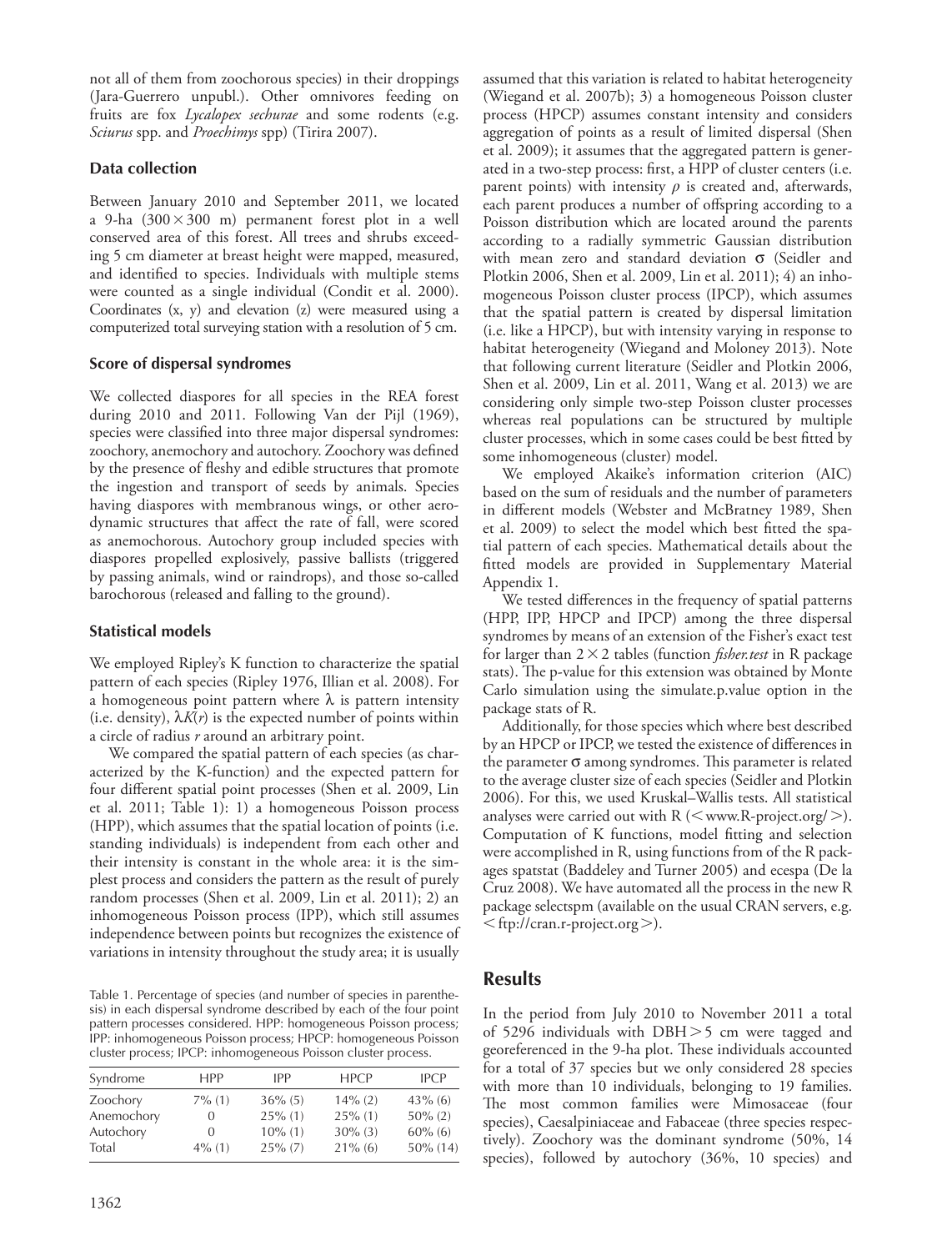anemochory (14%, four species) (Table 1). Most individuals in the plot belonged to zoochorous species (43.7%, 2300 individuals), while autochory represented 30.8% (1621 individuals), and anemochory 25.5% (1345 individuals) of the total.

#### **Spatial patterns and their relationship to dispersal syndrome**

Inhomogeneous Poisson cluster process yielded the best fit for the spatial distribution of 50% of the species in the studied forest (Table 1; Supplementary material Appendix 1 Table A1). Inhomogeneous Poisson process was the best model for 25% of species, while other 21% of species was best fitted by homogeneous Poisson cluster process (Table 1). Only the spatial distribution of one species, the zoochorous shrub *Vasconcellea parviflora,* was best fitted by a homogeneous Poisson process (Table 1).

There was no significant association between dispersal syndrome and the process that yielded the best fit  $(4\times3)$ Fisher's exact test,  $p=0.739$ ). Inhomogeneous Poisson cluster process was the prevalent model for the three dispersal syndromes (Table 1).

#### **Spatial signature of dispersal syndromes**

The *K*(*r*) functions for the three dispersal syndromes showed clear spatial aggregation within the range of the studied distances, between 1 and 75 m (Fig. 1). Aggregation was stronger at short scales and decreased with distance. Aggregation patterns decreased from autochorous, through zoochorous, to anemochorous species (Fig. 1). At short scales (1–30 m) zoochorous and autochorous were more aggregated than anemochorous, and at medium scales (31–75 m) only autochorous species showed aggregation (Fig. 1).

We failed to detect a significant relationship between spatial cluster size and dispersal syndromes for the 28 studied species (Kruskal–Wallis,  $\chi^2 = 2.674$ , DF = 2, p = 0.263), although a tendency to increase the size of the cluster from autochory to zoochory was evident (Fig. 2).

## **Discussion**

#### **Heterogeneity effects are prevalent among species**

Within community ecology, the relative importance of biotic and abiotic factors in determining community patterns has been a topic of major interest (Hubbell 2001). Our results, obtained with a new methodological approach which allows discerning between 'pure' and virtually aggregated patterns, indicated an important role of environmental heterogeneity in spatial patterns, alone or in combination with dispersal limitation (75% species showed inhomogeneous patterns). This effect was prevalent irrespective of dispersal syndrome, and even *Senna mollissima*, an autochorous species which should show a clustered pattern, was in fact best described by an IPP.

Initial studies in rainforests have suggested that the aggregated patterns of species are just generated by limited dispersal (Plotkin et al. 2002, Seidler and Plotkin 2006), whereas environmental gradients would control species



Figure 1. The function *K*(*r*) evaluated at a range of distances r for tree species in the three dispersal syndromes. The curves represent the average *K*(*r*) function value  $\pm$  standard error for each considered *r* distance. For a clearer interpretation, we show *K*(*r*) /  $\pi r^2$ . Values > 1 indicate spatial aggregation. Grey lines represent confidence envelopes for a homogeneous Poisson pattern. Homogeneous and inhomogeneous Poisson processes should have values  $K=1$  at all spatial scales. Homogeneous and inhomogeneous Poisson cluster processes would show values significantly  $> 1$  at the spatial scales where maximum aggregation occurs.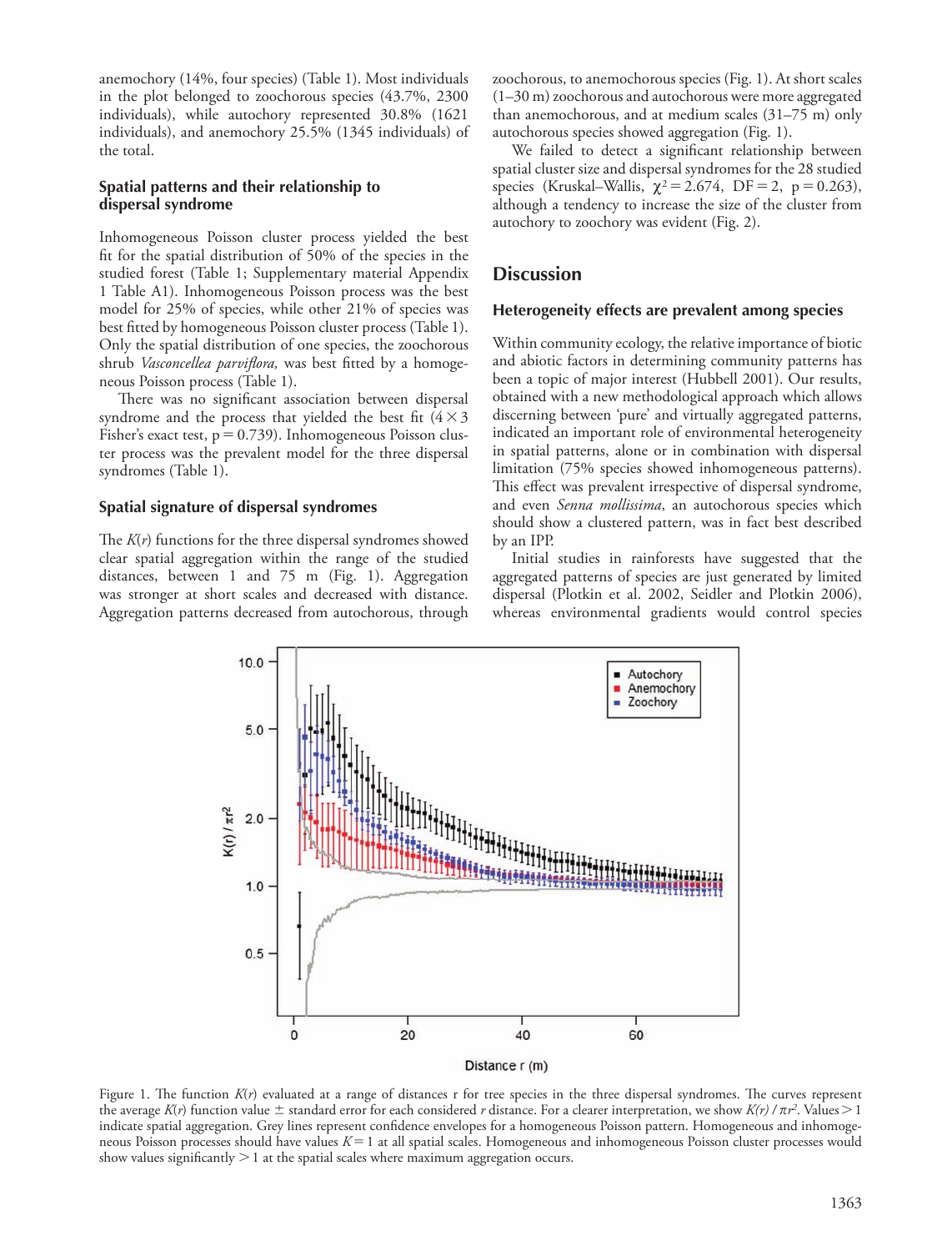

Figure 2. Relationship between dispersal syndrome and spatial aggregation of 20 woody species fitted by homogeneous or inhomogeneous Poisson cluster models. The figure shows the mean spatial cluster size  $(\sigma)$  obtained from the best fitted model to each species. Thick lines indicate the median value of cluster size for each dispersal syndrome (anemochory,  $n=3$ ; autochory,  $n=9$ ; zoochory,  $n = 8$ ).

patterns only at large scales (Beaudrot et al. 2013). However, the joint effects of habitat heterogeneity and dispersal limitation at plot scale have been reported also for other tropical (Comita et al. 2007, Shen et al. 2009) and subtropical forests (Shen et al. 2009, Lin et al. 2011), suggesting that both are critical factors in structuring a wide array of megadiverse forest communities. Shen et al. (2009) and Lin et al. (2011) proposed that these two factors act sequentially. First, seed dispersal generates the basal template pattern on which seedlings will develop. Afterwards, this pattern is altered by the effects of habitat heterogeneity on survival rates and growth of seedlings. Our study suggests that the effects of environmental heterogeneity on spatial patterns may be especially important in tropical dry forests, where water availability has been shown to strongly affect the performance at different life stages of many trees (Espinosa et al. 2011, 2012). As seen here, heterogeneity effects could modify the original dispersal pattern in opposite directions: either diluting the (theoretically) clustered pattern of autochorous species (as in the case of *Senna mollissima*) to generate virtual aggregation, or restricting the (theoretically) wider dispersal of zoochorous and anemochorous species.

#### **Spatial patterns and their relationship to dispersal syndrome**

Our results revealed a large variation in spatial patterns, even among species with the same dispersal syndrome (Table 1).

In the case of zoochorous species, only a 43% showed patterns compatible with the existence of unlimited dispersal (i.e. did not show or showed only virtual aggregation and were described by HPP or IPP models), whereas a large proportion of them (57%) showed spatial patterns compatible with limited dispersal (HPCP or IPCP). This could be explained by effects of other processes not explicitly considered here, such as perch effects mediated by

1364

non-random movement of dispersers (Herrera et al. 1994, Schupp and Fuentes 1995). Previous studies have suggested perch effect as a cause of aggregated spatial patterns of some particular zoochorous species (Godoy and Jordano 2001, Muller-Landau et al. 2008). Moreover, in many cases, movements of dispersers occur over short distances from the parent plant (Godoy and Jordano 2001, Muller-Landau et al. 2008). Foraging distances can be related to fruit phenology. Dispersal distances and quantity of dispersed seeds are expected to be shorter for species fruiting in times of relative fruit abundance (Muller-Landau et al. 2008). In the study area, a large proportion of zoochorous species overlap fruiting time, restricted to the short period of rains (A. Jara-Guerrero unpubl.) which could explain this discrepancy in the results for some zoochorous species. This hypothesis is supported by a difference in the best fitting models for species fruiting during the rainy season (Poisson cluster processes) compared to species with long fruiting periods during the dry season (i.e. *Colicodendron scabridum, Jacquinia sprucei, Randia aurantiaca* and *Pisonia aculeata*) (Poisson processes).

We also found significant deviations from expected patterns in the case of anemochorous species. The two species of *Tabebuia* and *Eriotheca ruizii* showed patterns compatible with limited dispersal (IPCP and HPCP, respectively) while *Cochlospermum vitifolium* showed a pattern compatible with virtual aggregation (IPP). These patterns seem contradictory with dispersal potential based on aerodynamic considerations (Augspurger 1986) because winged propagules of *Tabebuia* are expected to show higher dispersal potential than floater propagules (*C. vitifolium* and *E. ruizii*). Thus, pure aerodynamic considerations seem to be poor predictors of spatial patterns for these anemochorous species. Other plant traits such as plant height, seed mass and their relationships have been shown to be closely related to dispersal distance in anemochorous plants (Muller-Landau et al. 2008, Wright et al. 2008, Thomson et al. 2011); however, those traits do not seem to explain the patterns observed here. Instead, environmental conditions during the dispersal season could affect the potential dispersal distance (Muller-Landau et al. 2008, Wright et al. 2008). In this respect, *Tabebuia* trees are expected to have low dispersal efficiency because they fruit early in the rainy season (A. Jara-Guerrero unpubl.), when wind circulation is lower and wet atmospheric conditions drastically reduce seed uplifting (Wright et al. 2008). In the case of *E. ruizii,* limited dispersal may be due to the fact that seeds are released in groups, which reduces propagule aerodynamic performance (Linares-Palomino 2005).

Even in the case of autochorous species, where nine out of ten showed aggregated spatial patterns (which was consistent with our hypotheses) one species (*Senna mollissima*) was best described by an IPP. In this case, lower aggregation could be explained by secondary dispersal events, since seeds of *S. mollissima* have been registered in deer droppings within the study area (A. Jara-Guerrero unpubl.).

#### **Signature of dispersal syndromes in spatial aggregation patterns**

All the species showed spatial aggregation, with an increase of this spatial signal at short distances and independently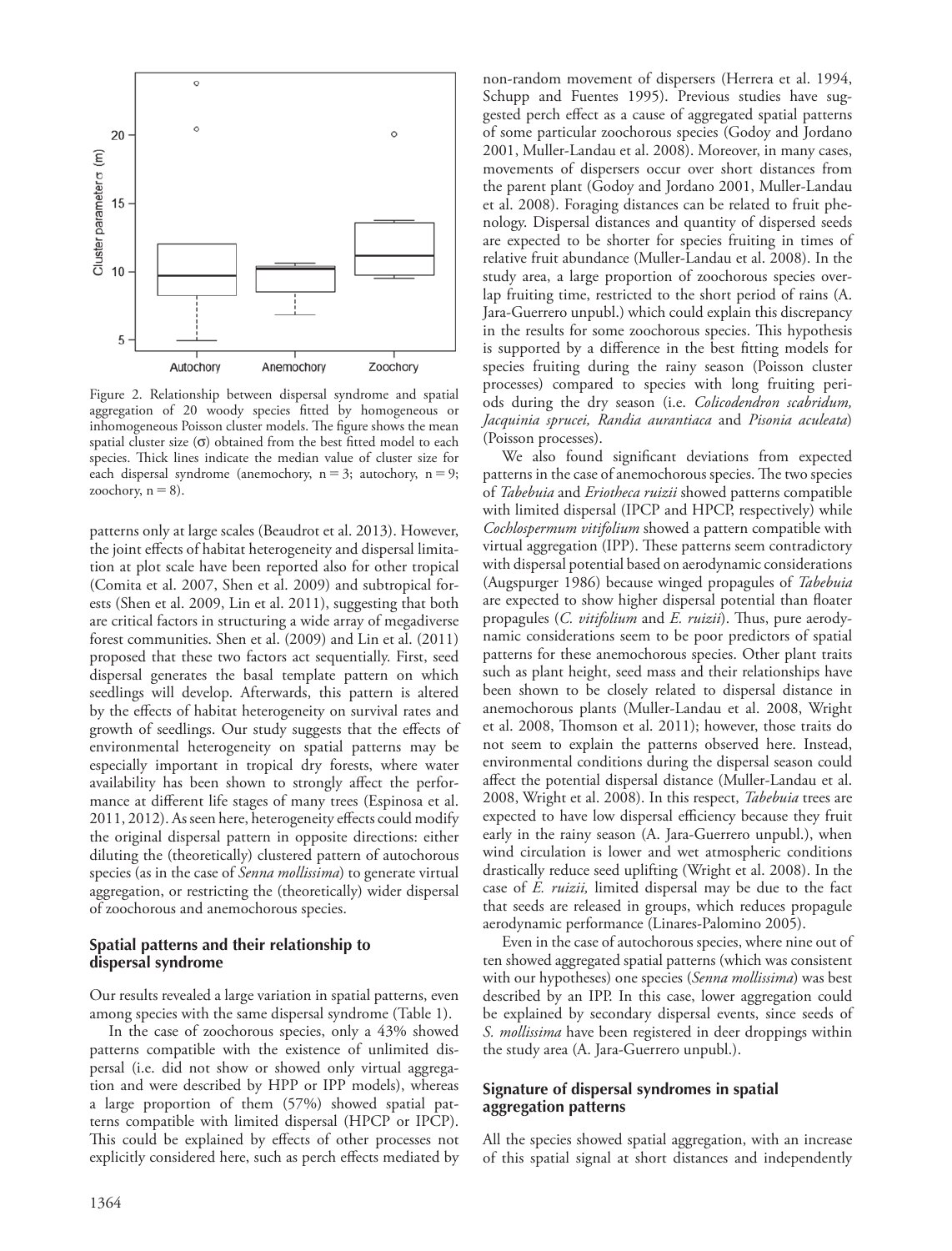of the dispersal syndrome type (Fig. 1). According to our expectations, autochorous species showed the greater aggregation, which is consistent with previous studies (Condit et al. 2000, Seidler and Plotkin 2006). However, the lower aggregation of anemochorous in relation to zoochorous species did not match our expectations. Although this could be a spurious result due to the small number of anemochorous species in our sample (four species); similar results have been obtained in other studies (Muller-Landau et al. 2008).

The variation of cluster sizes among dispersal syndromes, with zoochorous species showing larger cluster sizes than anemochorous and autochorous species (Fig. 2) is consistent with previous studies (Seidler and Plotkin 2006, Thomson et al. 2011). However we did not detect statistically significant differences among syndromes. This result may be explained by the large variation within each dispersal syndrome. For instance, the large cluster size variation in zoochorous species could be explained by the different behavior of dispersers (Muller-Landau et al. 2008). According to Howe (1989), zoochory may result in two contrasting seed deposition patterns depending on disperser. Birds and bats deposit single seeds, resulting in isolated recruits, while large frugivores, such as mammals, usually defecate masses of seeds and may cause aggregated spatial patterns (Howe 1989, Wiegand et al. 2009). In fact, Seidler and Plotkin (2006) distinguished several types of animal dispersed species in tropical forests and found significant differences among them. In anemochorous species, dispersal distance depends on the rate of fall, given by the interaction between diaspore morphology (which affects aerodynamics) and the structure of the patch (which affects air currents) (Schupp and Fuentes 1995, Muller-Landau et al. 2008). Thus, although some species can disperse their seeds far away from the parent plant, other species can only attain a few meters. In general, autochorous species had the smaller cluster sizes, which is consistent with their limited dispersal, and as has also been reported in other studies (Seidler and Plotkin 2006, Muller-Landau et al. 2008). However, we found the largest variation in cluster size within this group, with some species such as *Pithecellobium excelsum* and *Mimosa acantholoba* showing cluster sizes even larger than all the zoochorous species. These outlier species could be caused by of accidental dispersal events, or secondary dispersal events. For example, in *M. acantholoba,* although it lacks specialized dispersal mechanisms, mature pods may become stiffly papery and often densely hispid-setose, which may promote dispersal away from the parent plant by wind or ectozoochory respectively (Barneby 1991). It has also been suggested that their lustrous seeds might be taken up by birds and dispersed undamaged (Barneby 1991). In fact, *M. acantholoba* is considered a pioneer species (Lebrija-Trejos and Bongers 2008) which suggests that these ´accidental´ or secondary events should be usual in the species. In the case of *P. excelsum*, seeds do not fall from the pod immediately after dehiscence but instead remain suspended from a colored spongy aril, attractive to birds (Barneby and Grimes 1997), which might disperse them. It is important to note that the absence of significant differences between syndromes could be due to the small spatial scale of the study. In fact, when large scales have been considered, significant patterns have emerged. For example, Beaudrot et al. (2013) using a largescale, almost macro-ecological, framework found significant

evidence that wind-dispersed trees had significant dispersal limitation but trees dispersed by animals did not. Thomson et al. (2011) in their meta-analysis of maximum and mean dispersal distances unequivocally showed that unassisted species had the shortest dispersal distances, wind dispersed ones were intermediate and species dispersed by animals reached the longest dispersal distance. The dimensions of our plot (300  $\times$  300 m) are probably shorter than the mean and maximal dispersal distance for zoochorous species and this could cause the overlap between their fitted cluster and those of the rest of species. On the other hand, these small dimensions prevent confusion of multiple clustering processes (if present) with inhomogeneous processes, but care should be taken in larger plots.

In summary, predictions about spatial patters of tree species and relations to dispersal syndrome can be improved by selecting the best model for each species from a set of models with well known biological links, instead of using a fixed model for all species. Our work enlightens the academic debate about the prevalence of different mechanisms in the formation of realized assemblages in tropical dry forests (Hubbell 1979, Leibold 1995, López-Martínez et al. 2013). On one hand, findings support the hypothesis that local spatial patterns are not independent of the biological attributes of plant species (Seidler and Plotkin 2006, Shen et al. 2009, Lin et al. 2011) and biological interactions. Differences in seed dispersal abilities, which are related to morphological attributes but also to phenological differences within a dispersal syndrome, may contribute to structuring and maintain the assemblage of species in the studied tropical dry forest. On the other hand, the fact that 75% of species were controlled by environmental heterogeneity let us conclude that spatial heterogeneity, and not only dispersal limitation, affected species realized spatial patterns in the studied dry tropical forest. Moreover, this finding shows that not only large scale environmental gradients (Beaudrot et al. 2013) but also small environmental heterogeneity filters the effects of dispersal limitation. Thus, ignoring habitat heterogeneity could bias the analysis of relationships between dispersal syndrome and species patterns.

*Acknowledgements –* This study was partially supported by projects CGL2009-13190-C03-02 (ISLAS ESPACIO), 293 CGL2012–38427 (MOUNTAINS), REMEDINAL3, PROY\_ IECOLOGIA\_0018 and PROY\_IECOLOGIA\_0035 funded by Universidad Técnica Particular de Loja. The authors thank Ministerio del Ambiente del Ecuador and Ministerio de Defensa del Ecuador for facilities and operational support during field work.

## **References**

- Augspurger, C. 1986. Morphology and dispersal potential of winddispersed diaspores of Neotropical trees. – Am. J. Bot. 73: 353–363.
- Baddeley, A. and Turner, R. 2005. Spatstat: an R package for analyzing spatial point patterns. – J. Stat. Softw. 12: 1–42.
- Barneby, R. C. 1991. Sensitivae censitae: a description of the genus *Mimosa* Linnaeus (Mimosaceae) in the New World. – Mem. N. Y. Bot. Gard. v. 65.
- Barneby, R. C. and Grimes, J. W. 1997. Silk tree, Guanacaste, monkey's earring: a generic system for the synandrous